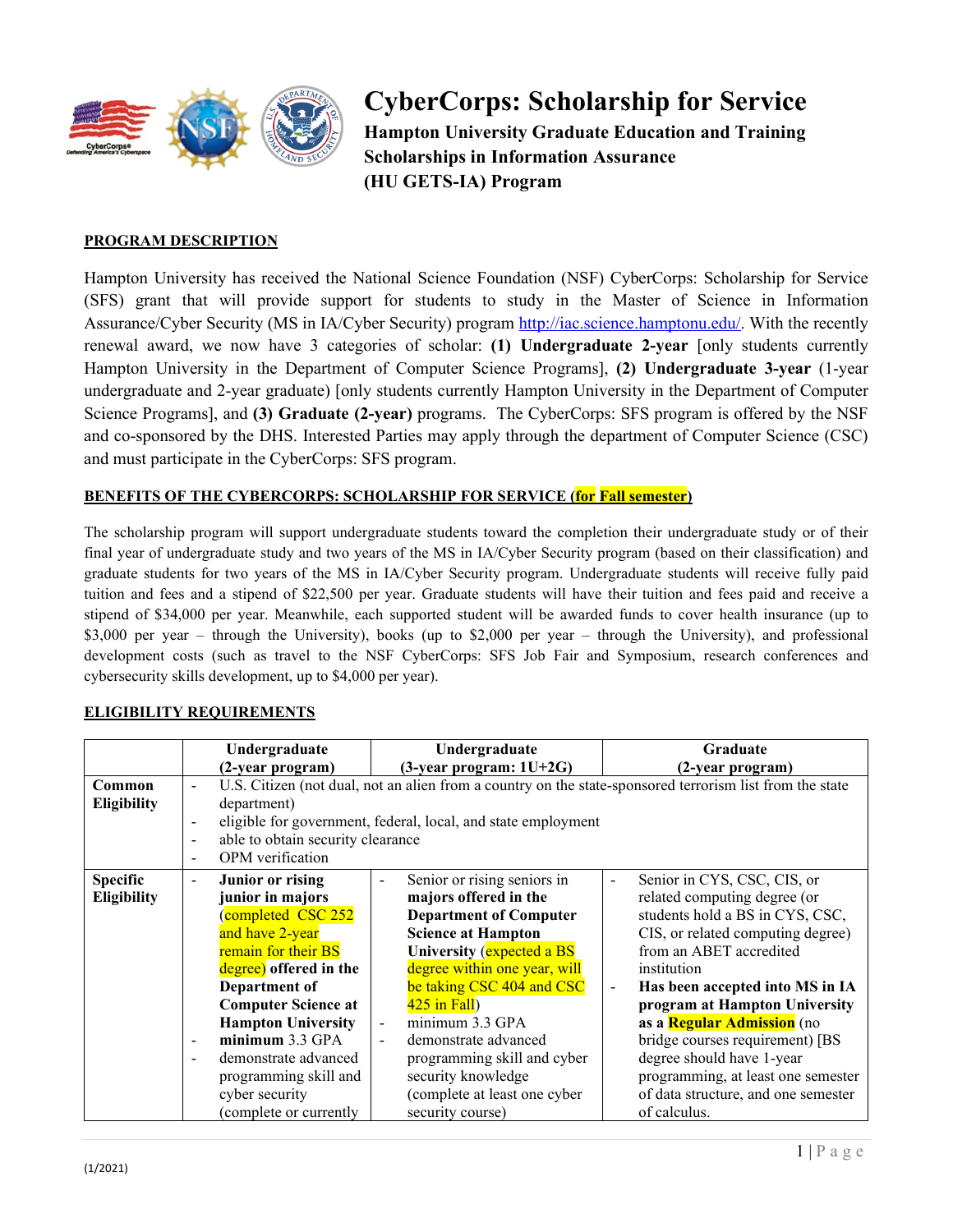|                                               | Undergraduate                                                                                                                                                                                                                                                               | Undergraduate                                                                                                                                                                                                                                                                                                                                                                         | <b>Graduate</b>                                                                                                                                                                                                             |
|-----------------------------------------------|-----------------------------------------------------------------------------------------------------------------------------------------------------------------------------------------------------------------------------------------------------------------------------|---------------------------------------------------------------------------------------------------------------------------------------------------------------------------------------------------------------------------------------------------------------------------------------------------------------------------------------------------------------------------------------|-----------------------------------------------------------------------------------------------------------------------------------------------------------------------------------------------------------------------------|
|                                               | (2-year program)                                                                                                                                                                                                                                                            | $(3$ -year program: $1U+2G$                                                                                                                                                                                                                                                                                                                                                           | (2-year program)                                                                                                                                                                                                            |
|                                               | taking at least one<br>cyber security course)                                                                                                                                                                                                                               | demonstrate the ability to<br>$\blacksquare$<br>maintain 3.5 GPA when<br>continue going to MS<br>program                                                                                                                                                                                                                                                                              | minimum 3.3 GPA in BS program<br>$\overline{\phantom{a}}$<br>demonstrate advanced<br>programming skill and IA<br>knowledge (complete at least one<br>cyber security course in their<br>undergraduate program)               |
| Maintaining<br>Scholarship<br><b>Criteria</b> | full time student (no<br>$\blacksquare$<br>outside employment)<br>graduated with a<br>$\overline{a}$<br>minimum of $3.3$ GPA<br>on 4.0 scale in their<br>major<br>complete their 20<br>$\overline{\phantom{a}}$<br>hours/week research<br>with assigned research<br>advisor | full time student (no outside<br>$\overline{\phantom{a}}$<br>employment)<br>graduated with a minimum of<br>$\blacksquare$<br>3.3 GPA on 4.0 scale in their<br>major (once in MS in Cyber)<br>Security program at Hampton<br>University, graduate student<br>criteria will be applied)<br>complete their 20 hours/week<br>$\blacksquare$<br>research with assigned<br>research advisor | full time student (no outside<br>$\blacksquare$<br>employment)<br>maintain 3.5 GPA on 4.0 scale<br>$\overline{\phantom{a}}$<br>complete their 20 hours/week<br>$\blacksquare$<br>research with assigned research<br>advisor |

#### **OBLIGATIONS TO THE FEDERAL GOVERNMENT**

Recipients of the CyberCorps SFS program must:

- complete the degree program successfully and on time
- obtain summer internship with a participating federal agency
- fulfill a one-for-one year commitment post-graduation (students in the two-year program must complete 24 months of working for a federal agency; students in the three-year program must complete 36 months of working for a federal agency)
- attend the annual CyberCorps: SFS Job Fair and Symposium in Washington DC (paid)
- pay back all student support if they cannot fulfill their commitment to the federal government.

#### **APPLICATION PACKAGE**

- application form (see page 3-7)
- a 500-word essay describing their interest in information assurance, cybersecurity, and career aspirations
- resume
- academic transcript (for junior and senior at Hampton University, you may use unofficial transcript)
- four (4) letters of recommendation (a) one from **parent or guardian** understanding of your commitment and support for you to apply and be in this program, (b) one from **direct supervisor** either during summer internship or on campus research/work as well as those that are in Student Recruitment, Student Leadership or Honor College, (c) and two from **faculty** at Hampton University. The letter should also describe applicant's ability to pursue training in cybersecurity, aptitude, professionalism, motivation, and personal responsibility. For those applying for 3-year with MS program, the letter should include applicant's ability to pursue graduate training. (see page 8)
- complete CyberCorps: SFS (Scholarship Track) Service Agreement (included)
- [For only 2-year graduate program] a formal letter of admission to MS in IA/Cyber Security at Hampton University (official transcripts from former institutions - unofficial accepted in interim)

#### **SCHOLARSHIP APPLICATIONS AND RECOMMENDATIONS SHOULD BE E-Mail to**

#### Dr. Chutima Boonthum-Denecke, **chutima.boonthum@hamptonu.edu**

**CONTACTS** Dr. Chutima Boonthum-Denecke, Director of the IAC@HU, PI of the HU GETS-IA program. chutima.boonthum@hamptonu.edu, (office) 757-727-5082

> Dr. Jean Muhammad, Chair of the department of Compute Science, Co-PI of the HU GETS-IA program. jeana.muhammad@hamptonu.edu, (office) 757-727-5564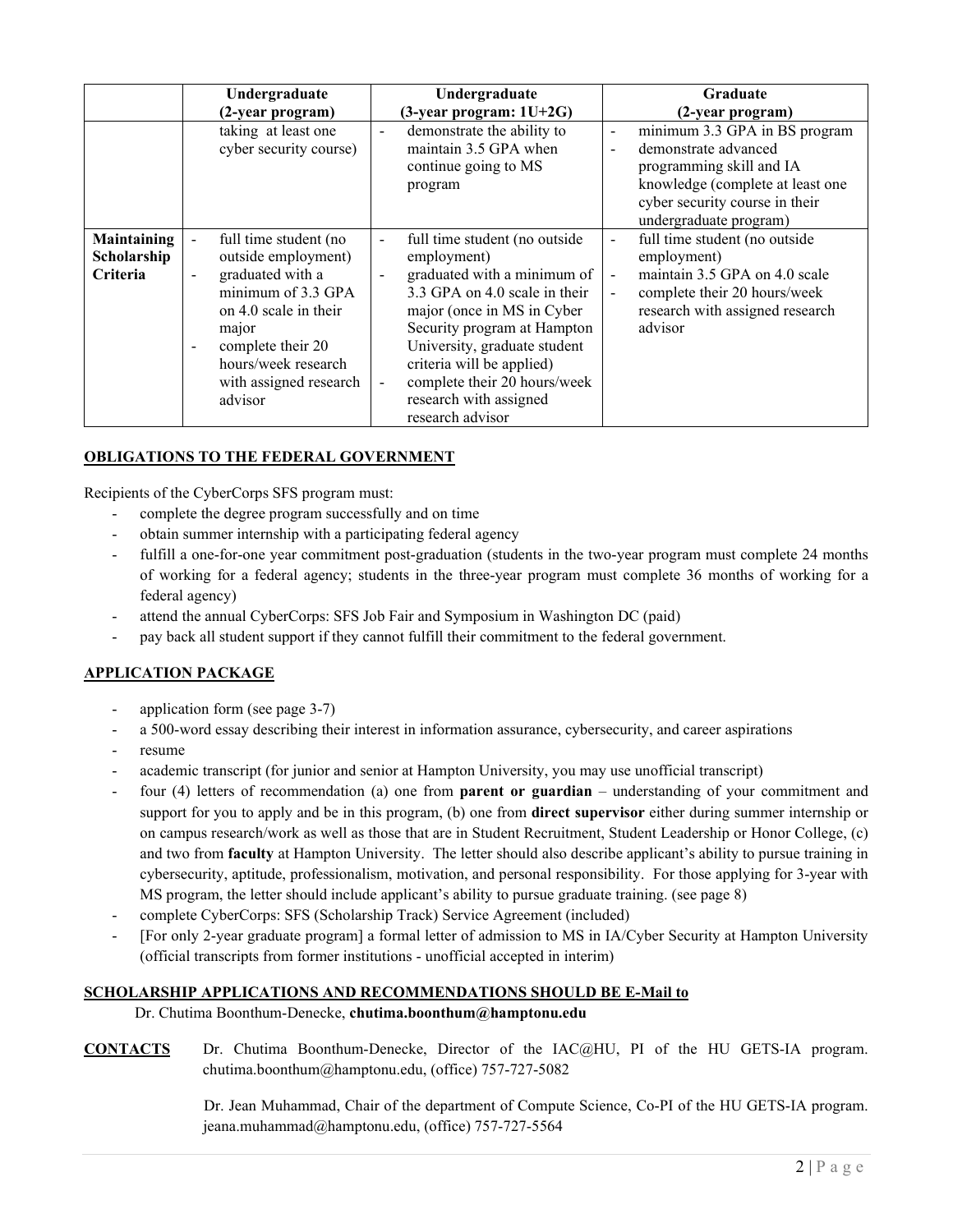# **Hampton University - CyberCorps: Scholarship for Service The Department of Computer Science: HU GETS-IA Program Application Form**

# **1. Applicant Information:**

| Last Name: | First Name: | Middle Initial: |
|------------|-------------|-----------------|
|            |             |                 |

## Permanent Address:

| Address: | State: | Zip Code: |
|----------|--------|-----------|
|          |        |           |
|          |        |           |
|          |        |           |
|          |        |           |

| <b>Current Address</b> |        |           |
|------------------------|--------|-----------|
| Address:               | State: | Zip Code: |
|                        |        |           |
|                        |        |           |
|                        |        |           |
|                        |        |           |

#### Phone Number

| $1.0118 + 0.01108$                                       |                                          |  |  |
|----------------------------------------------------------|------------------------------------------|--|--|
| Daytime:                                                 | E-Mail Address: (could be more than one) |  |  |
| Evening:                                                 |                                          |  |  |
| Mobile                                                   |                                          |  |  |
| US Citizen or Permanent Resident : $\Box$ YES US Citizen | $\Box$ No<br>□ YES Permanent Resident    |  |  |

## **2. Applicant Status:**

| Degree Program Scholarship Will Be Used For:                                    | Anticipated Graduation Date:                                        |                         |  |  |  |  |  |
|---------------------------------------------------------------------------------|---------------------------------------------------------------------|-------------------------|--|--|--|--|--|
| Bachelor (2-year program): $\Box$<br>Bachelor + Master (3-year program): $\Box$ |                                                                     |                         |  |  |  |  |  |
| Master (2-year Program): $\Box$                                                 |                                                                     |                         |  |  |  |  |  |
|                                                                                 | Degree Status: (either MS in IA or BS in CSC at Hampton University) | GPA:                    |  |  |  |  |  |
| Attending: $\square$                                                            | Accepted, Not Yet Attending: $\square$                              | Overall:                |  |  |  |  |  |
| Applied:                                                                        | Major:<br>Have Not Applied:                                         |                         |  |  |  |  |  |
| Highest SAT Scores (if any)                                                     | Highest ACT Scores (if any)                                         | Highest GRE/GMAT Scores |  |  |  |  |  |
| V:<br>M:                                                                        | V:<br>M:                                                            | (if any)                |  |  |  |  |  |
|                                                                                 |                                                                     | V:<br>Q:                |  |  |  |  |  |
|                                                                                 |                                                                     | A:                      |  |  |  |  |  |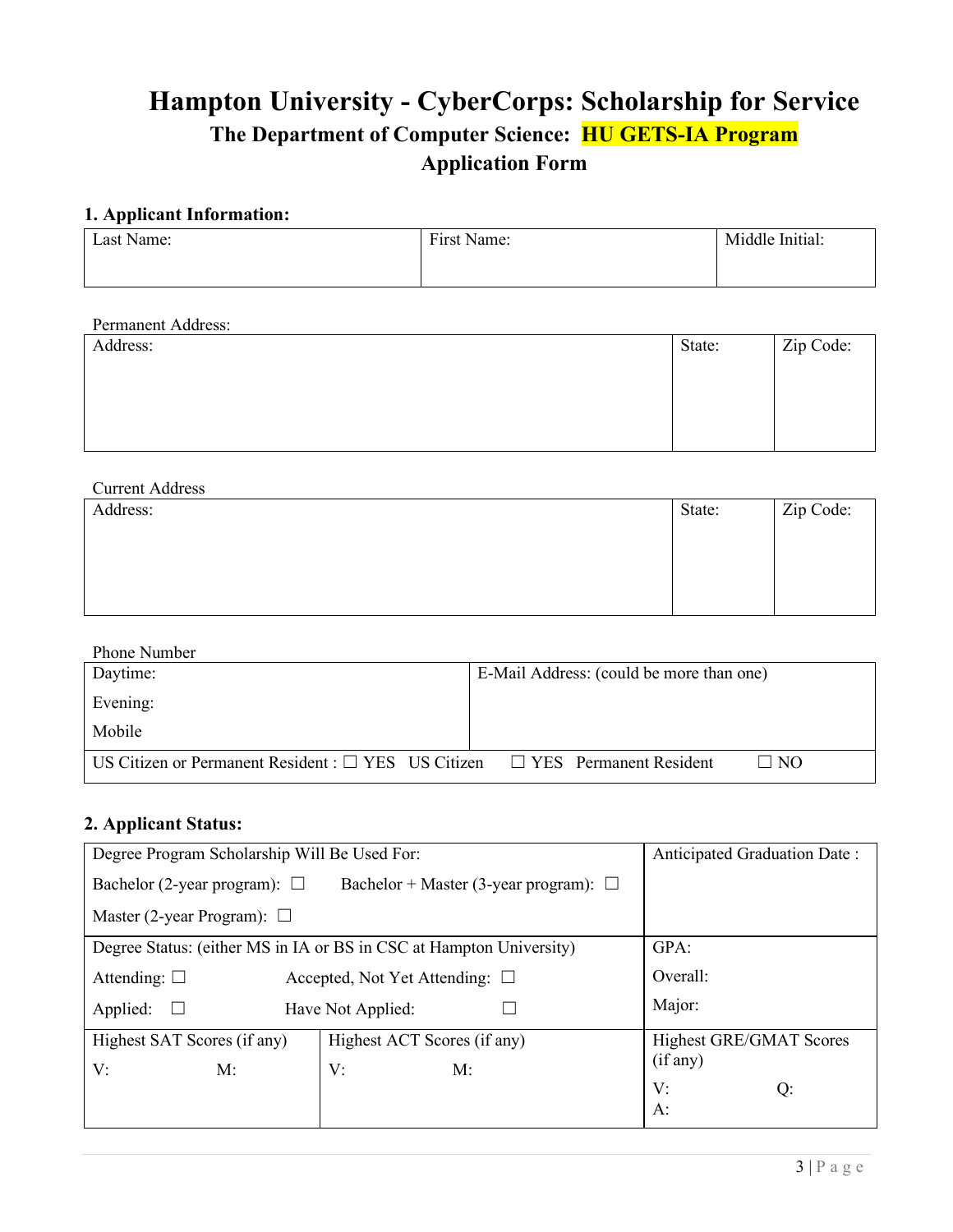# **3. Previous Colleges and Universities Attended (provide transcript from each school; transcript may be unofficial):**

| Name: |              | Major |                   |          | Degree Earned (if any)/Year |  |
|-------|--------------|-------|-------------------|----------|-----------------------------|--|
| City: | State        |       | Zip Code:         | GPA:     |                             |  |
|       |              |       |                   | Overall: | Major:                      |  |
| Name: |              | Major |                   |          | Degree Earned (if any)/Year |  |
|       |              |       |                   |          |                             |  |
| City: | <b>State</b> |       | Zip Code:<br>GPA: |          |                             |  |
|       |              |       | Overall:          |          | Major:                      |  |
| Name: |              | Major |                   |          | Degree Earned (if any)/Year |  |
|       |              |       |                   |          |                             |  |
| City: | <b>State</b> |       | Zip Code:         | GPA:     |                             |  |
|       |              |       |                   | Overall: | Major:                      |  |

#### **4. Computer Science related background**

| Please rate your level of expertise on the | Don't       | <b>Beginner</b> | Average | Good | <b>Expert</b> |
|--------------------------------------------|-------------|-----------------|---------|------|---------------|
| following topics:                          | <b>Know</b> |                 |         |      |               |
| <b>Computer Science Topics</b>             |             |                 |         |      |               |
| Programming (at least one language,        |             |                 |         |      |               |
| e.g. Java, $C++$ )                         |             |                 |         |      |               |
| Data Structure                             |             |                 |         |      |               |
| <b>Operating Systems</b>                   |             |                 |         |      |               |
| <b>Computer Architecture</b>               |             |                 |         |      |               |
| <b>Computer Network</b>                    |             |                 |         |      |               |
| Database Management                        |             |                 |         |      |               |
| Discrete Structure                         |             |                 |         |      |               |
| <b>Mathematics Foundation</b>              |             |                 |         |      |               |
| Calculus I                                 |             |                 |         |      |               |
| Probability & Statistics                   |             |                 |         |      |               |

**List programming languages that you know along with proficiency (Beginner, Average, Good, or Expert)**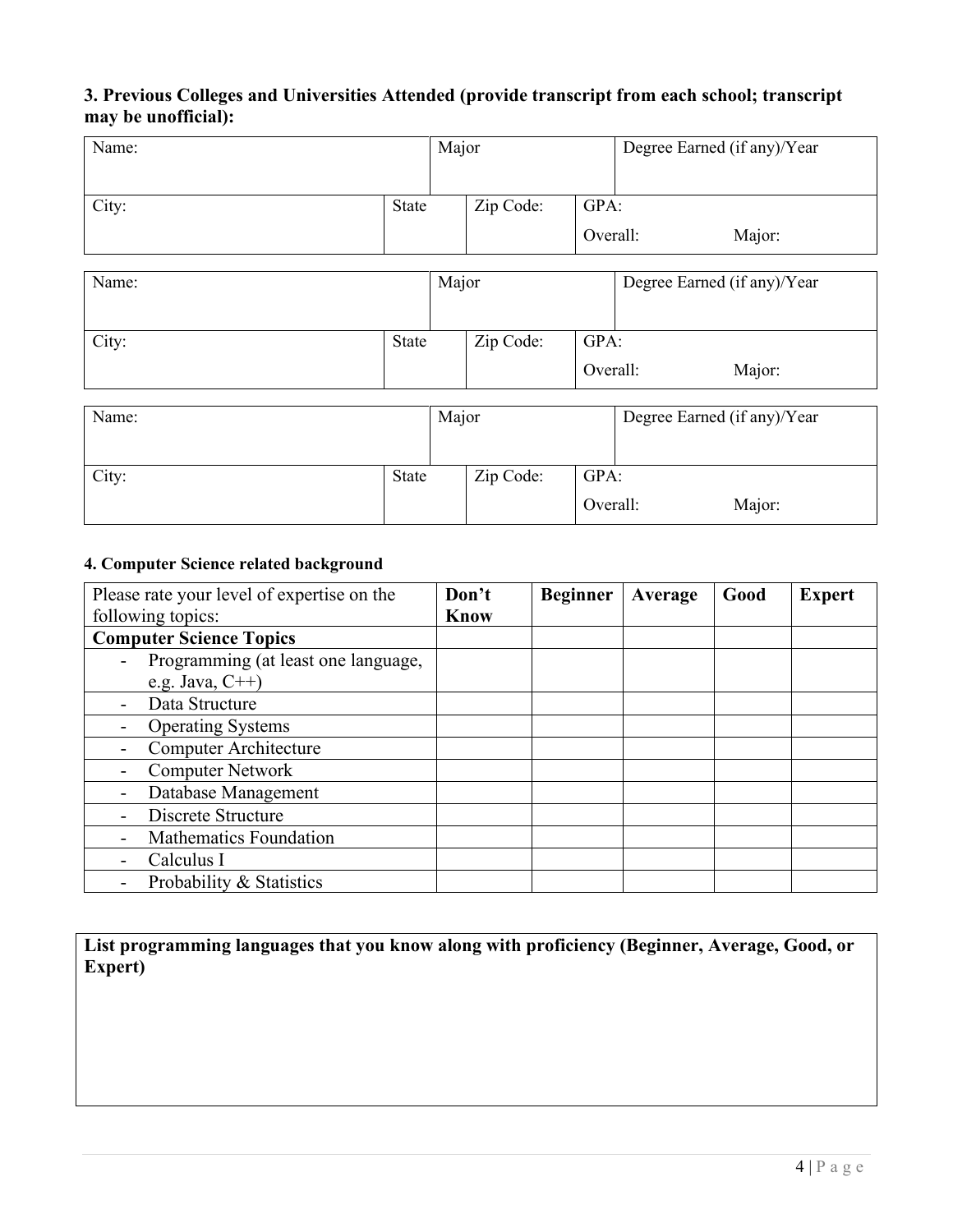# **5. Recommenders (provide each recommender with a scholarship recommendation form):**

| Organization: |           |                               |
|---------------|-----------|-------------------------------|
|               |           |                               |
|               |           |                               |
|               |           |                               |
|               | Zip Code: | Phone Number:                 |
|               | State:    | Job Title:<br>E-Mail Address: |

| Name:    | Organization: |        | Job Title:      |               |
|----------|---------------|--------|-----------------|---------------|
| Address: |               |        | E-Mail Address: |               |
| City:    |               | State: | Zip Code:       | Phone Number: |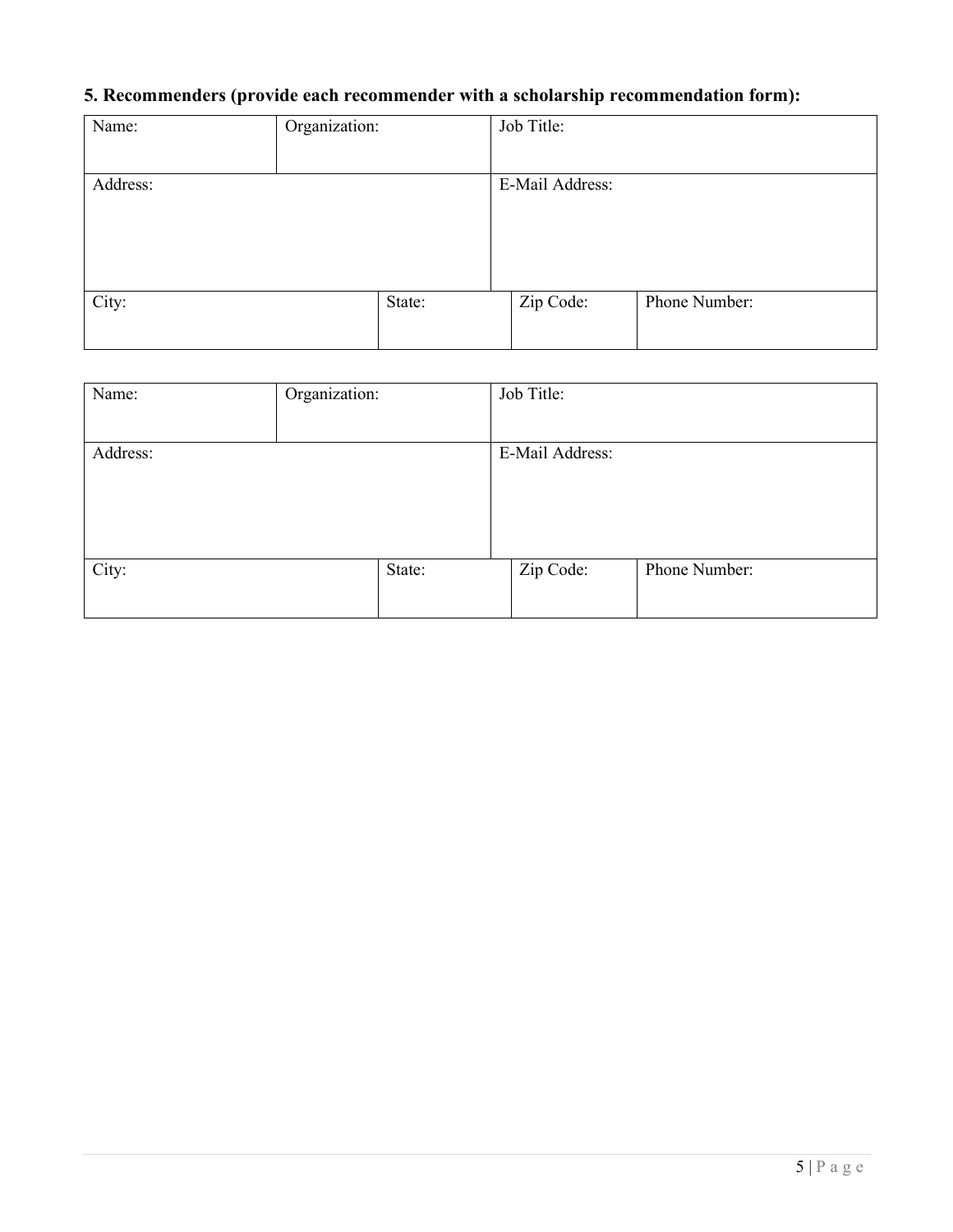## **6. Background Information**

You answer should include convictions resulting from a plea of *nolo contendere* (no contest), but omit (1) traffic fines of \$300 or less, (2) any violation of law committed before your  $16<sup>th</sup>$  birthday, (3) any violation of law committed before your 18<sup>th</sup> birthday if finally decided in juvenile court or under a Youth Offender law, (4) any conviction set aside under the federal Youth Corrections Act or similar state law, and (5) any conviction for which the record was expunged under Federal or state law.

| During the last 7 years, have you been convicted, been imprisoned, been on probation,<br>or been on parole? (Includes felonies, firearms or explosives violations, misdemeanors,<br>and all other offenses.)                                                                                                                      | $\Box$ YES | - I NO       |
|-----------------------------------------------------------------------------------------------------------------------------------------------------------------------------------------------------------------------------------------------------------------------------------------------------------------------------------|------------|--------------|
| Have you been convicted by a military court-martial in the past 7 years? (If no military<br>service, answer "NO".)                                                                                                                                                                                                                | $\Box$ YES | $\square$ NO |
| Are you currently under charges for any violation of law?                                                                                                                                                                                                                                                                         | $\Box$ YES | $\square$ NO |
| During the last 5 years, have you been fired from any job for any reason, did you quit<br>after being told that you would be fired, did you leave any job by mutual agreement<br>because of specific problems, or were you debarred from Federal employment by the<br>Office of Personnel Management or any other Federal agency? | $\Box$ YES | $\Box$ No    |
| Are you delinquent on any Federal debt? (Includes delinquencies arising from Federal<br>taxes, loans, overpayment of benefits, and other debts to U.S. Government, plus<br>defaults of Federally guaranteed or insured loans such as student and home mortgage<br>loans.)                                                         | $\Box$ YES | $\square$ NO |

# **7. CyberCorps: SFS - HU GETS-IA Program Applications Check List:**

|    | A. application form (page 3-7)                                                                                                                                                                                                                        | $\square$ YES        | $\Box$ NO                                  |
|----|-------------------------------------------------------------------------------------------------------------------------------------------------------------------------------------------------------------------------------------------------------|----------------------|--------------------------------------------|
| В. | a 500-word essay describing their interest in information assurance, cybersecurity,<br>and career aspirations                                                                                                                                         | $\square$ YES        | $\Box$ NO                                  |
| C. | resume                                                                                                                                                                                                                                                | $\square$ YES        | N <sub>O</sub>                             |
|    | D. academic transcript (unofficial accepted in interim)                                                                                                                                                                                               | $\square$ YES        | $\square$ NO                               |
| Е. | four (4) letters of recommendation from (a) parent or guardian, (b) supervisor, and<br>(c) faculty describing applicant's ability to pursue training in cybersecurity,<br>aptitude, professionalism, motivation, and personal responsibility (page 8) | $\Box$ YES           | $\square$ NO                               |
| F. | complete CyberCorps: SFS (Scholarship Track) Service Agreement (included)                                                                                                                                                                             | <b>YES</b><br>$\Box$ | N <sub>O</sub><br>$\overline{\phantom{a}}$ |
|    | G. HU MS in IA admission letter from HU graduate college (for 2-year graduate<br>program)                                                                                                                                                             | $\square$ YES        | NO <sub>1</sub>                            |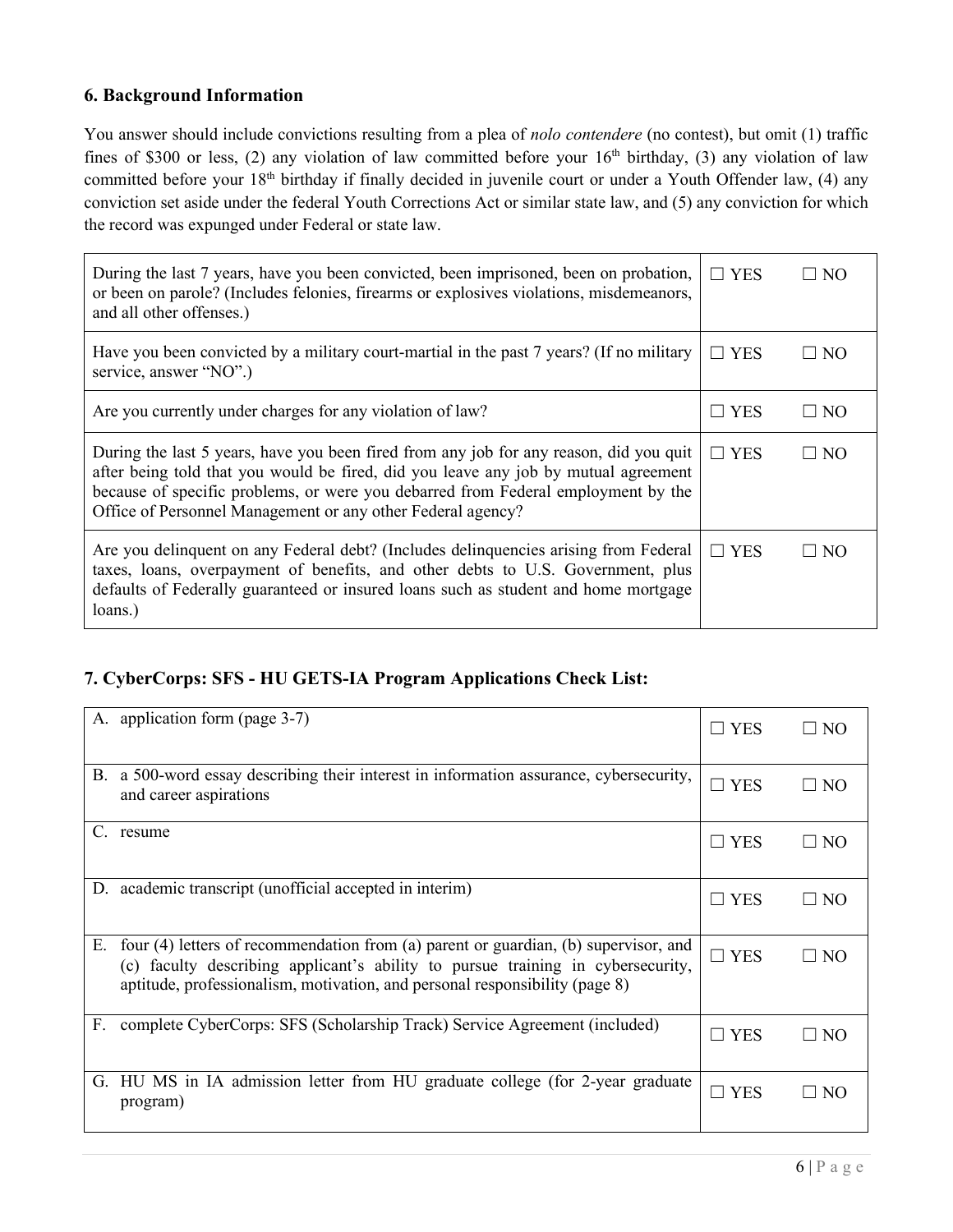### **8. Certification of Applicant:**

**I do hereby certify that all statements made by me in this application are true, correct, complete, and made in good faith to the best of my knowledge and belief. I also certify that I have read and understand the terms of this CyberCorps: SFS HU GETS-IA program. I further certify that I am a United States citizen, and (if a male born after December 31, 1959) have registered with the Selective Service System (or am exempt from having to do so under Selective Service law), and am eligible for federal employment.** 

**I understand that a false or fraudulent answer to any question or item on any part of this application or its attachments may be grounds for not selecting me, or for terminating my funding after I begin receiving the scholarship, and may be punishable by fine or dismissal from the University.**

---------------------------------------------

(Student's PRINTED Name)

(Student's Signature – Ink Signed) (Date)

--------------------------------------------- ----------------------------------------------